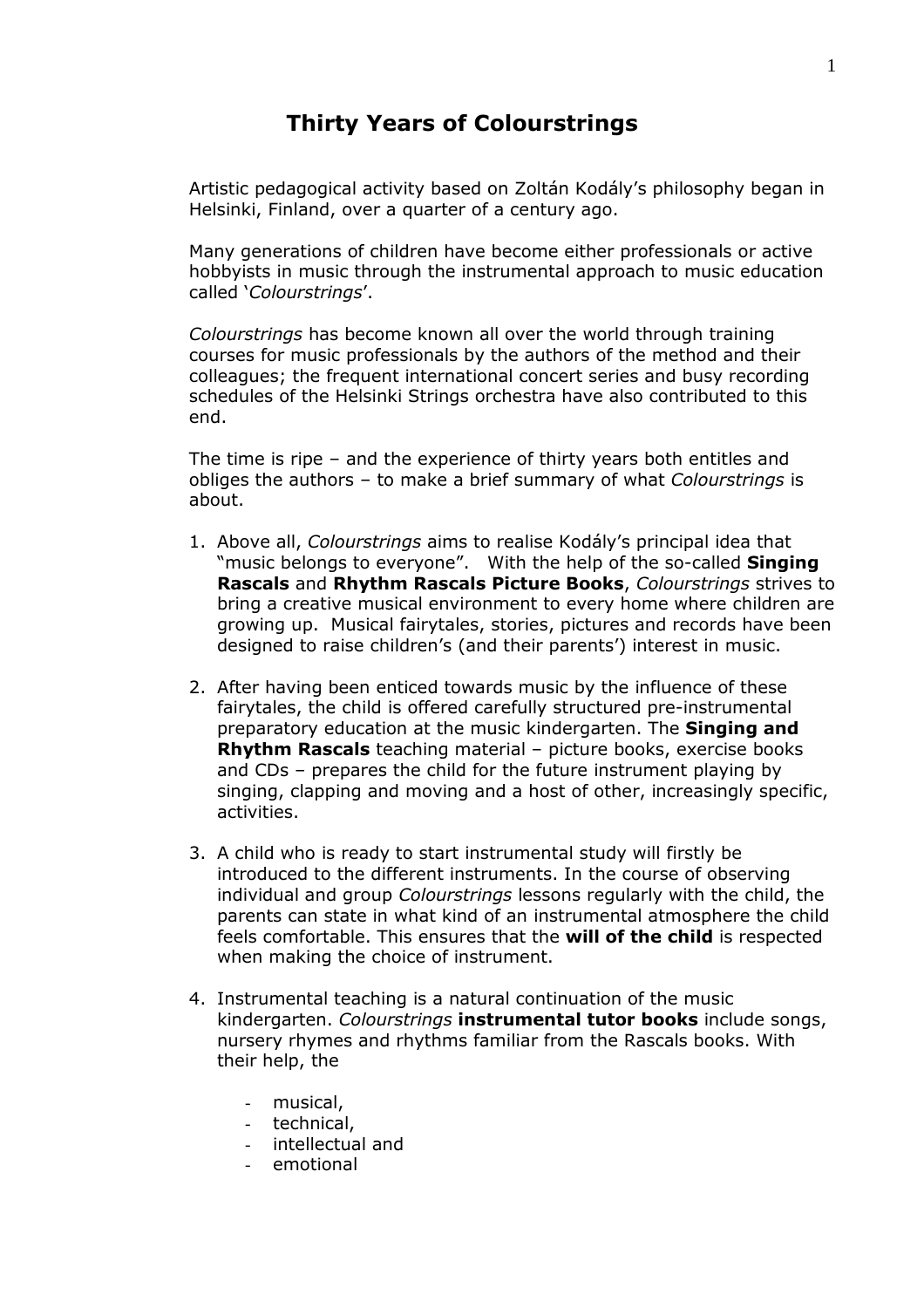capabilities of the child are sought to be developed simultaneously.

- a) For the first time in the history of the instrumental teaching, **colour** is being used. Sounds affect the emotions and arouse certain kinds of emotional states. From the physical point of view, sounds can be compared to colours that likewise influence the emotions (the analogy sound  $-$  vibration  $-$  colour). By using different components simultaneously the influence on emotional life can be increased and the interest in the arts can be aroused and maintained. The *Colourstrings* method has used just this co-operation of different senses: the notes and the strings of the instruments are coloured according to a certain scale.
- b) By means of colours and **visual perception**, all the skills and knowledge necessary for basic instrumental education are portrayed.
- c) By using colours, reading music becomes not a burden for the child but a pleasant challenge. The colourful figures and notes facilitate the reading of music. In turn, the reading of the notes connects the instrumental technique and coordination with brain function and thus makes the playing an intellectual action. The child's **solfege and theory needs are integrated** into the instrumental tutor books.
- d) Considered systematic **transposition** (and transformation) of the **Rascals** melodies makes it possible for the child to acquaint himself with the instrument 'globally'. On a stringed instrument, for example, s/he will be able to play on the whole fingerboard, i.e. in all positions.
- e) **Relative solfa** used in the *Colourstrings* approach promotes good intonation, gives shape to the material, facilitates transposing and helps the child's fingers move independently and freely in all positions. On a stringed instrument, the child becomes acquainted with the fingerboard both lengthwise (positions) and sideways ( finger patterns and string crossings).
- f) *Colourstrings* introduces **techniques** not previously a part of basic education: for example, left hand pizzicato with every finger, natural harmonics, including those found in first position, early transposing and game-like bow exercises develop the technique of both hands in an useful manner and ensure pure intonation.
- g) *Colourstrings* instrumental tuition combines individual and group teaching. The secrets of the chamber music and ensemble playing will be revealed to the child by means of duos, trios, quartets and orchestral arrangements that are based especially on the familiar Rascals songs. The versatile ensemble-playing scheme makes what was traditionally **individual** playing become instead a **social activity**.